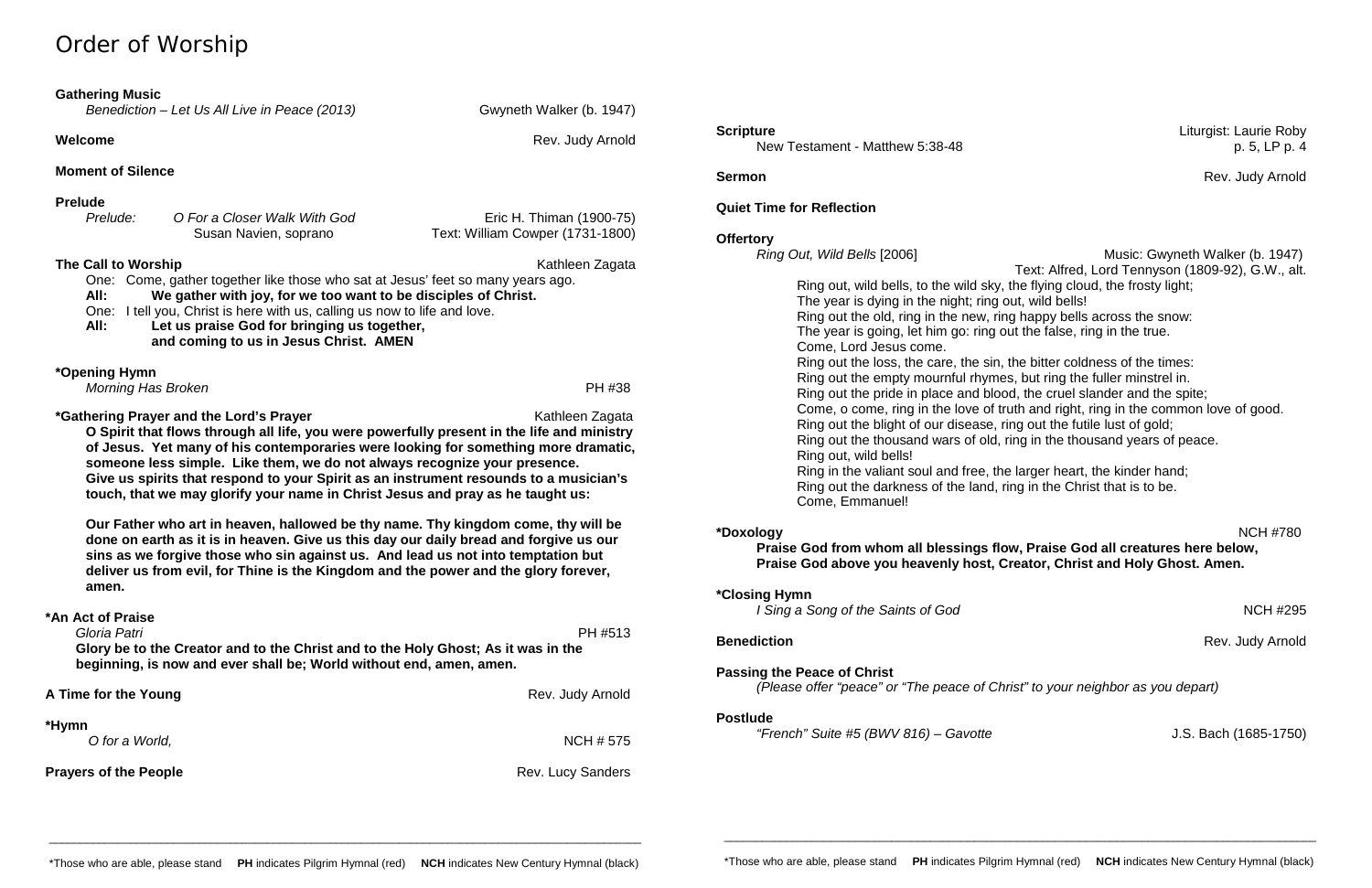# Today's Worship Service

## **Sanctuary Flowers**

Today's Chancel flowers are given to the glory of God, and in honor and memory of all the military who serve our country, by the Johnston family.

# Meet Our Church

**First Congregational Church in Winchester, UCC,** *An Open and Affirming Congregation* 21 Church Street, Winchester, MA 01890 781 -729 -9180 **www.fcc -winchester.org**

We are a Christ -centered, nurturing community: growing in faith, serving in love, welcoming all with joy.

The Congregation, Ministers To The World Rev. William Burhans, Lead Pastor Rev. Ms. Judith B. Arnold, Associate Pastor Ms. Kathleen Zagata, RN, MS, CS, Minister of Congregational Health & Wellness Ms. Jane Ring Frank, Minister of Music & Worship Arts Mr. Ben Pulaski, Minister of Faith Formation: Children & Youth Mr. Jeffrey Mead, Organist Mr. Bradley Ross, Sexton Mr. Tyler Campbell, Assistant Sexton Ms. Sarah Marino, Office Manager The Rev. Dr. Kenneth Orth, Pastoral Counselor (Affiliate)

# Welcome!

We are happy you have joined us today for worship. We hope that in the coming hour of quiet, song, prayer, sacred scripture, and communal gathering, you will awaken more fully to God's presence in your life and the world around us.

### **Restrooms**

Restrooms are located down the stairs as you first enter the front doors of the church.

### **Accessibility**

Listening devices are available in the back of the sanctuary for the hearing impaired. An after -worship coffee hour is held in Chidley Hall on the bottom floor of the church building. An elevator is located out the doors to the right of the front chancel area and down the hall. Please ask a greeter if you need assistance.

### **Childcare**

Children are always welcome in the sanctuary! We appreciate the sounds of little ones among us. If you'd prefer, there is a professionally staffed nursery on the floor beneath the sanctuary. Ask a greeter if you need help finding it.

### **Family Room**

There is also a comfortable room with sofas, chairs, carpet and an audio link to the service for when you need more room to attend to your family. It is located just outside the doors to the right of the front chancel area.

### **Children (Stepping Stones) and Youth Church School**

Classes for children and youth in pre -k through 12th grade are taught during worship. Families begin the worship service together in the sanctuary. Children are then invited to join us at the front (if they are comfortable) for the Time for the Young. Afterwards, the children and youth are led to their classrooms by their teachers.

### **Get connected!**

Please tell us about yourself and/or request a prayer by filling out a Welcome/Prayer Request Card found in each pew and place it in the offering plate when it passes. We look forward to getting to know you at Coffee Hour, held downstairs immediately following the service. You can also learn more about our community through our website and Facebook page: **www.fcc -winchester.org**

**facebook.com/fccwucc Text FCCW to 22828 to join our email list**

## **February 1 9 , 2017**

Seventh Sunday after Epiphany 10:00 Worship Service